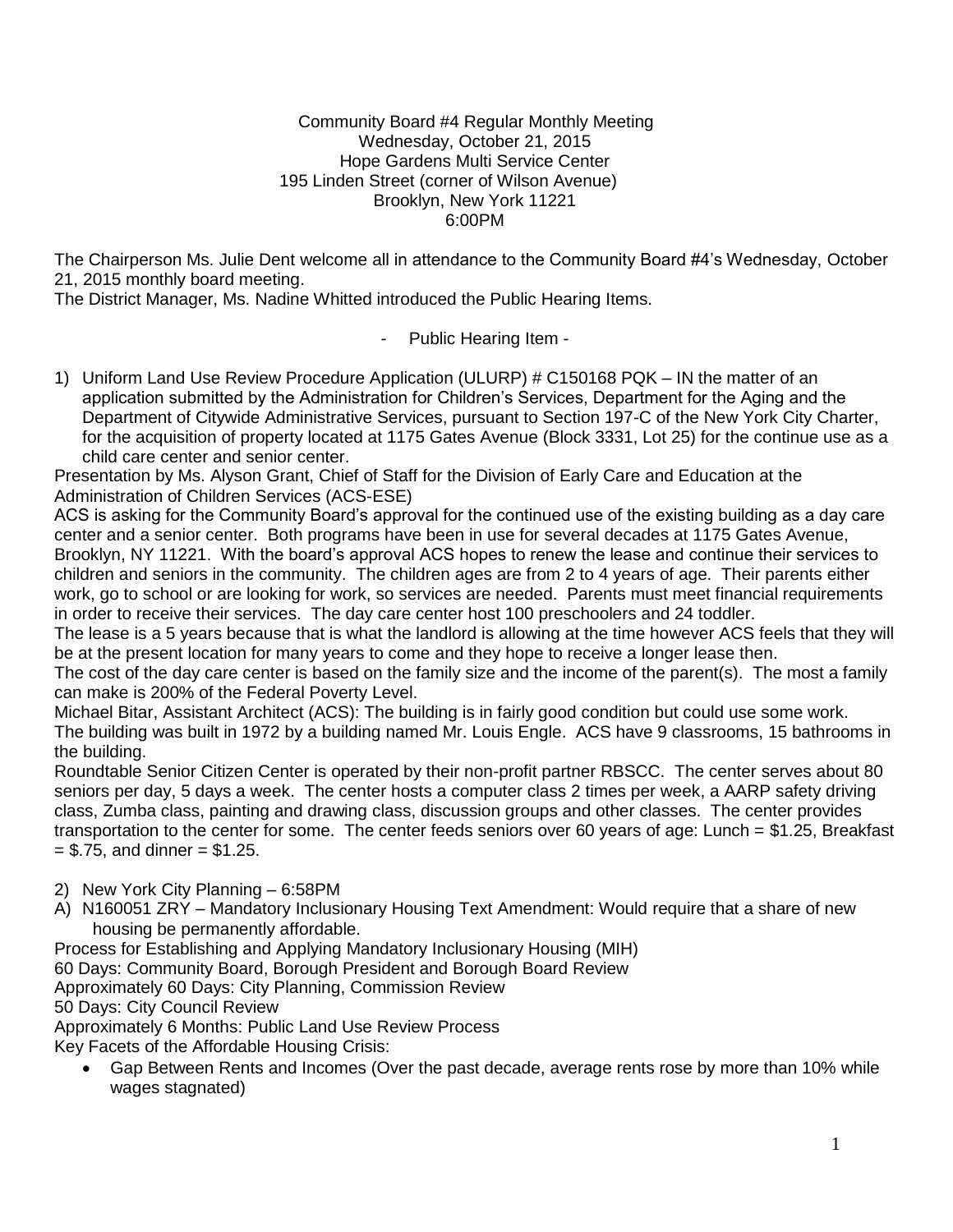- High Rent Burden (55% of renter households are "rent-burdened" and 30% are "extremely rent burdened")
- Insufficient Housing Production (The marketplace is not meeting the needs of existing residents, let alone new ones)
- Limited Supply of Affordable Units (Despite significant public investment, only a fraction of eligible New Yorkers served)
- Population Growth (230,000 new residents arrived since 2010 and 60,000 more are expected by 2040)

Housing New York – A Five-Borough, Ten – Year Plan: Housing New York is a plan to build and preserve 200,000 affordable homes over the next decade, with a range of incomes from the very lowest, to those in the middle class.

Housing New York: Implementation

- Create More Housing: Create 80,000 new affordable units, reform 421-a tax exemption program and improve zoning to promote affordability.
- Preserve Existing Housing and Prevent Displacement: Preserve affordability of 120,000 existing units, strengthen rent regulations and protect tenants facing harassment
- Plan for and Invest in Strong Neighborhoods: Collaboratively plan with communities, created neighborhood development fund and align planning with strategic investments

What is Mandatory Inclusionary Housing? A new proposal to require permanently affordable housing when future City Planning Commission actions encourage substantial new housing. 25-30% must be affordable. Goals of MIH:

- 1. Equity: Promote vibrant, diverse neighborhoods
- 2. Planning: Ensure affordable housing in areas in which we are planning for growth
- 3. Local Needs: Met the need of a range of low-and moderate-income New Yorkers
- 4. Legal: Ensure that program meets legal standards
	- Apply program consistently
	- Support financial feasibility of housing creation

Why are 25-30% being prosed as a requirement?

- There is a tradeoff between a) amount of affordable housing and b) price of affordable housing
- Strong housing markets can support a requirement for 20-30%, unless moderate incomes are targeted
- In weak markets, direct public subsidy is always needed
- What about a higher requirement? A 50% requirement is not financially feasible

Proposed Requirement would be the most rigorous of any major U.S. City. For each rezoning, the City Planning Commission and City Council can apply:

Option 1: 25% of housing at an average of 60% AMI

Option 2: 30% of housing at an average of 80% AMI

Plus, in limited emerging or mid-market areas, an additional option may be added:

Workforce Option: 30% at an average of 120% AMI (without direct subsidy)

Key Features of Proposed Program:

- Required units would be new, permanently affordable units
- Applies to developments, enlargements, or conversions > 10 units

Locations of affordable units:

- On-site, **same building** as market-rate units, spread on at least half of the building's stories, with a common street entrance and lobby.
- On-site, **separate building**, completely independent from the ground to the sky; would not stigmatize residents of affordable units
- Off-site, **different zoning lot** located within the same Community District or within ½ mile Other Considerations:
	- Payment-in-lieu option for buildings of between 11 and 25 units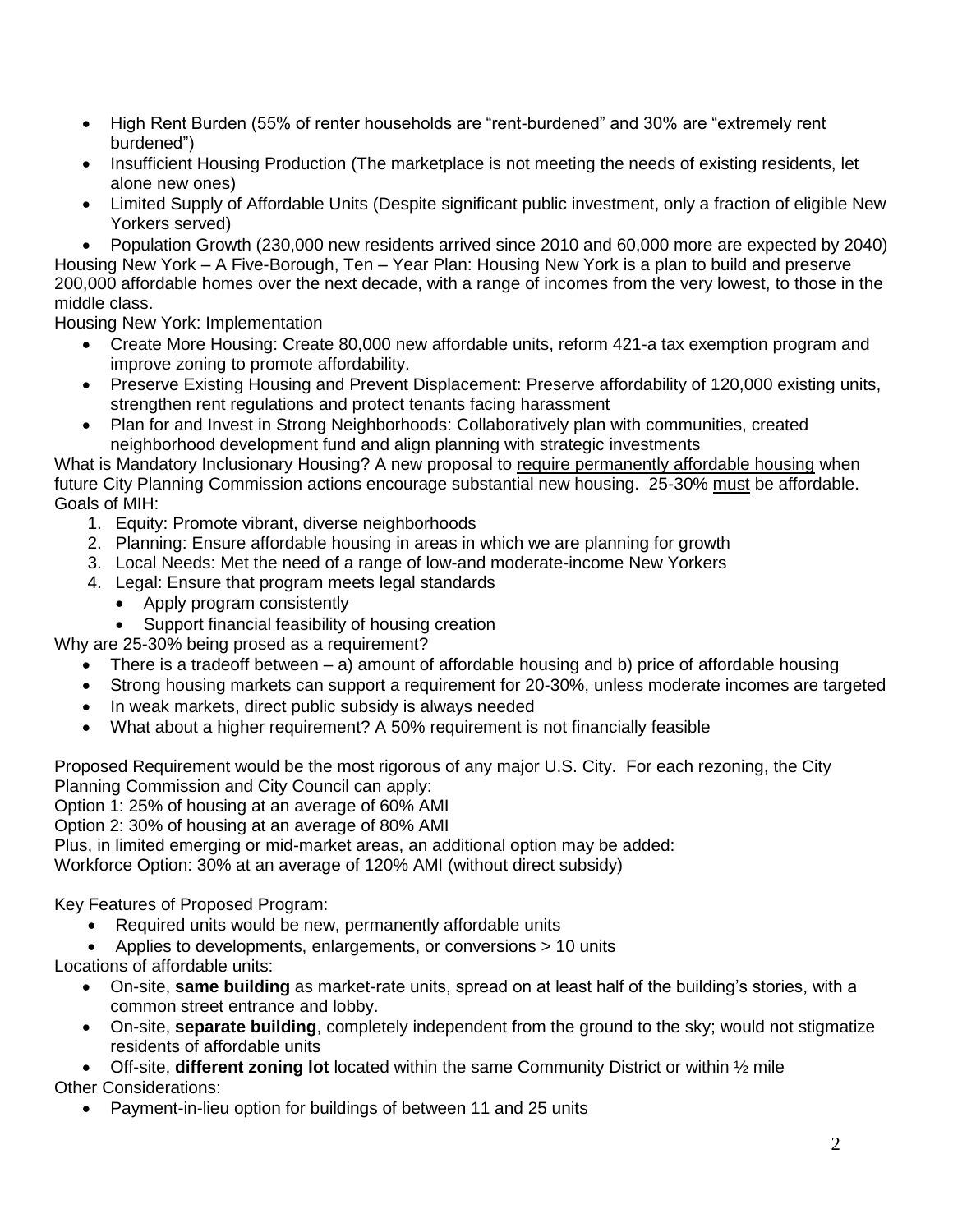• Requirements could be reduced or waived through BSA where they would make development infeasible (Legal requirement for hardship relief)

MIH is One of Many Tools That Work Together

- With additional public subsidy, we can reach incomes as low as 30% AMI
- Reform of State 421-a tax exemption program will require affordable housing in every rental building receiving benefits: More affordable housing, broader range of incomes and no benefits for luxury condos
- Zoning for quality and affordability will promote senior and affordable housing, aid efficient use of housing subsidies and promote better buildings

B) N160049 ZRY – Zoning for Quality & Affordability Text Amendment: Targeted changes to zoning regulations that would address the needs of affordable housing, aid efficient use of housing subsidies and encourage higher quality residential building in the city's medium and high density neighborhoods. GOALS:

Affordability – Make zoning work better with financial and other programs to create more affordable housing for a wider range of New Yorkers

Quality – Encourage better buildings that contribute to attractive and livable neighborhoods **Affordability**

- Help seniors remain in their communities by making it easier to **provide affordable senior housing and care facilities**
- Support the creation of **Inclusionary Housing**
- Free up resources to create more affordable housing by enabling cost-effective, **transitaccessible affordable housing**

Why Does Zoning Need to Change?

- Population 65 years and older is projected to increase 40% by 2040 over 400,000 additional seniors
- Dated zoning does not recognize **today's spectrum of housing and care facilities**, such as: Independent living, assisted living and nursing care
- In medium and higher density districts: affordable senior housing is allowing more floor area, but **zoning doesn't allow room for it all to fit** in a well-designed building.
- In lower density multifamily districts: zoning is based on walkup housing, but **seniors need elevator building**

# Key Elements of the Proposal:

Goal: Help seniors remain in their communities

- Update regulations to allow a spectrum of affordable senior housing and care facilities, alone or mixed: Affordable Independent Residences for Seniors (AIRS) , Long-term Care Facilities: Asof-right in most residence districts and By discretionary action in R1 and R2 districts
- Allow flexibility for mixing of uses: align as-of0right floor areas in districts that permit multiple dwelling

Why Does Zoning Need to Change?

- In designated medium and higher density areas, the Inclusionary Housing program promotes mixed-income housing.
- Inclusionary Housing is allowing more floor area, but zoning doesn't allow room for it all to fit in a well-designed building. (The result: less affordable housing)

Free up resources to create more affordable housing by enabling cost-effective, transit-accessible affordable housing

# TRANSIT ACCESSIBLE AFFORDABLE HOUSING

Why Does Zoning Need to Change?

Current parking requirements make it harder to meet the need for affordable housing: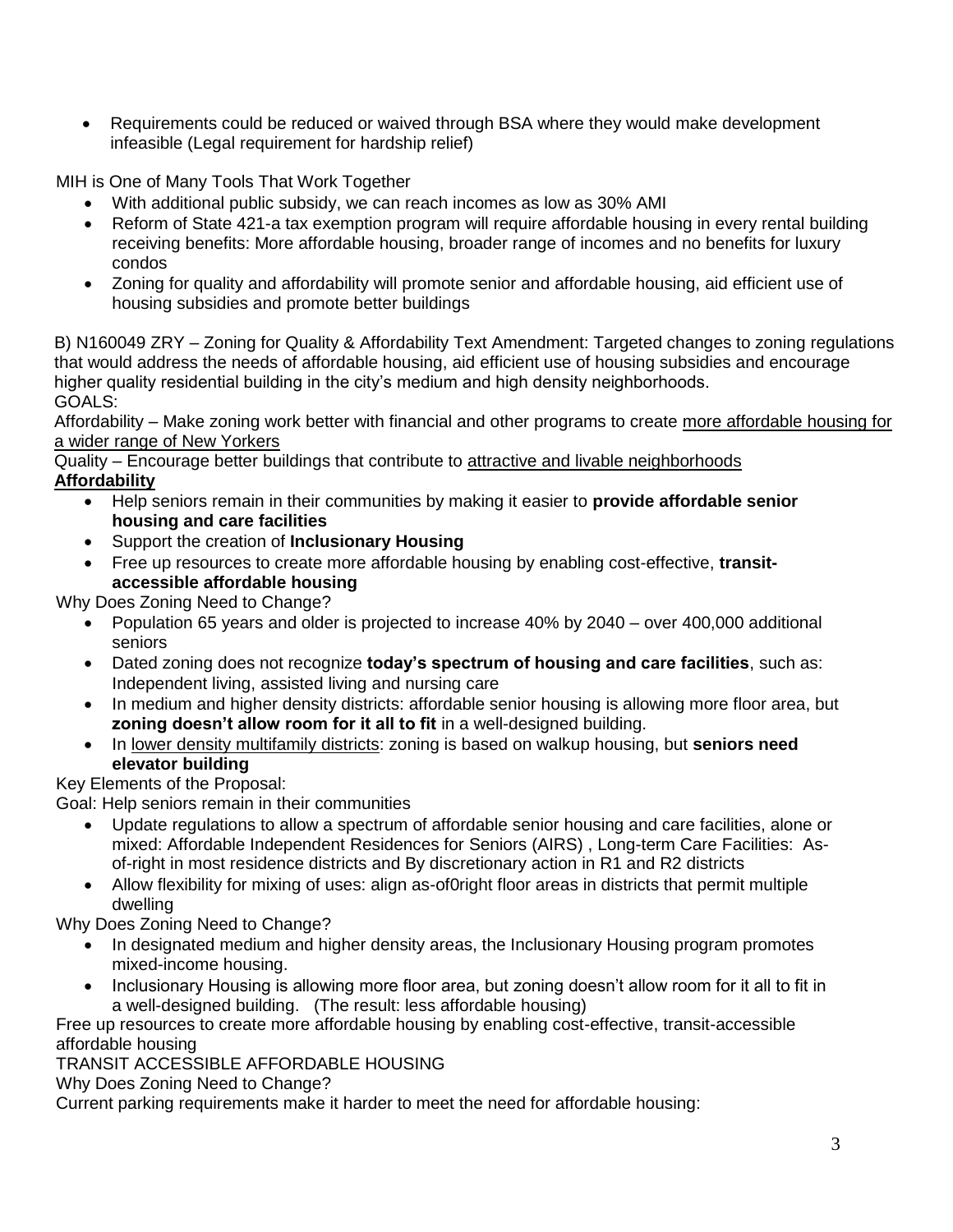- Off-street parking can cost as much as \$30,000 \$50,000 per parking space to provide
- Residents of affordable housing cannot pay the fees necessary to support this cost (approx. \$200-33 plus per month)
- Lower-income households own fewer cars, especially in transit-served areas and low-income seniors own extremely few
- Operators report that low-income residents rarely park in these facilities

# **Quality**

- Encourage better ground-floor retail and residential spaces and apartments with adequate ceiling heights
- Change rules that lead to flat, dull apartment buildings to encourage visual variety and features common in traditional apartment buildings
- Maintain rules that work well today, including the essential rules of "contextual" zoning districts and lower-density zoning districts

# Why Does Zoning Need to Change?

**Bad ground floors** in medium – and high-density contextual districts **Flat, dull buildings** in medium-and high-density contextual districts

Key Elements of the Proposal:

Goal: Encourage better ground-floor retail and residential spaces and apartments with adequate ceiling heights

In medium-and high-density contextual districts:

 Allow limited additional heights if building provides taller ground floors: No more than five feet, in over 95% of affected areas

Change rules that lead to flat, dull apartment buildings to encourage visual variety and features common in traditional apartment buildings.

Goal: Make taxpayer dollars go further by enabling cost-effective, transit-accessible affordable housing Designate a "transit zone" where auto ownership and commutes by car are low, in which:

- Parking would become optional for new Inclusionary Housing or Low-income housing
- Where appropriated, other modifications allowed:
	- 1. Removal of parking for existing affordable senior housing
	- 2. For other affordable or mixed-income housing, reduction of requirements possible on a case by case basis.

Rules have not kept pace with housing regulations and best practices

- Regulations: Increased requirements for fire prevention and accessibility in building codes and other regulations
- Floors-to0floor heights: Increasing and closer to historic norms
- Construction Practices: New methods like "block and plank" and modular construction
- Site Conditions: More irregularly shaped lots being developed

# **Chairperson's Report, Ms. Julie Dent, 8:40PM:**

The Chairperson, Ms. Dent thanked all in attendance for coming to the Community Board #4 Public monthly meeting.

Ms. Julie Dent asked for the acceptance of the agenda with any necessary corrections. Ms. Mary McClellan moved to accept the agenda a written. It was second by Ms. Elvena Davis. All members present were in favor.

Ms. Dent asked that the Elected Officials and /or their representatives introduce themselves and state their respective address and telephone numbers.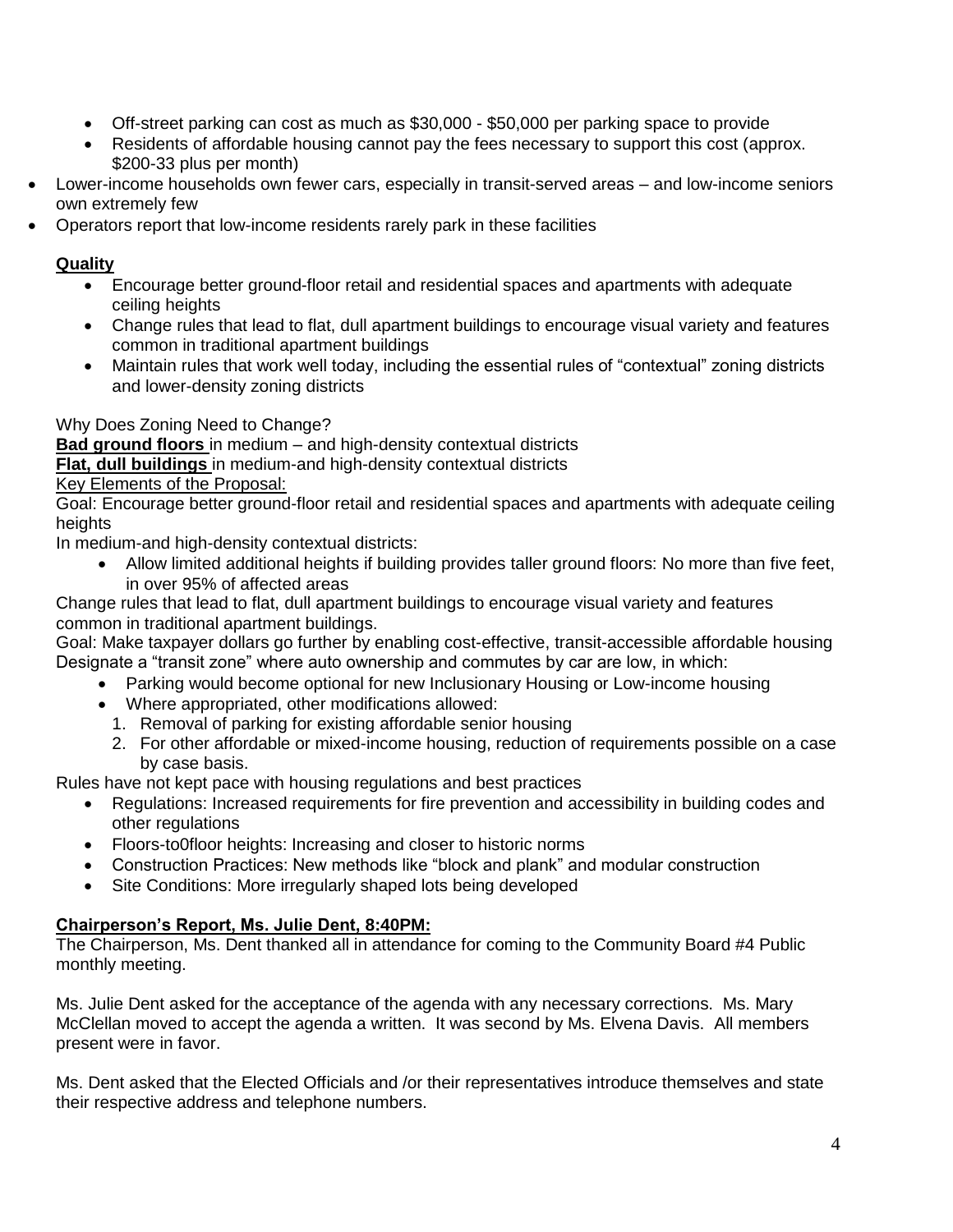- 1) Jacklyn Reyes Representing Assemblyman Eric Martin Dilan, 366 Cornelia Street, Brooklyn, NY 11237, 718-386-4576
- 2) Yanuski Rodriquez Representing the Brooklyn District Attorney Ken Thompson, 718-250-2565
- 3) Jennifer Gutienez Representing NYC 34<sup>th</sup> Councilmember Antonio Reynoso, 244 Union Avenue, Brooklyn, NY 11206, 718-963-3141
- 4) Miguel Representing Senator Martin Malave Dilan, 718 Knickerbocker Avenue, 718-573-1726
- 5) Yamilky Crisostomo Representing the Borough President Eric Adams, 209 Joralemon Street, Brooklyn, NY 11201, 718-802-3809
- 6) Debra Dilan Representing NY State Comptroller Thomas DiNapoli, 59 Maiden Lane, New York, NY 10038, 212-383-2665

City, State or Federal Agency representatives introduced themselves and stated their respective address and telephone numbers.

- 1) Deputy Inspector Max Tolentino, 83<sup>rd</sup> Pct. 480 Knickerbocker Avenue
- 2) PO Natalie Robinson, 83rd Pct., 480 Knickerbocker Avenue, 718-574-1697

The Chairperson invited Deputy Inspector Max Tolentino the Commanding Officer of the 83<sup>rd</sup> Precinct to give a synopsis as to the trends and stats of our local  $83<sup>rd</sup>$  Precinct. This is a brief overview. Anyone interested in a more detailed report or have specific questions for the Deputy Inspector, were encouraged to attend the monthly 83<sup>rd</sup> Precinct Community Council Meetings held on the third Tuesday, monthly at the precinct located at 480 Knickerbocker Avenue at 6:30pm. During those meeting you'll have an opportunity to speak directly to the commander as well as the various specialty officers who are present to hear directly from you but more importantly- answer and resolve any problems/issues.

Deputy Inspector Max Tolentino, 83<sup>rd</sup> Pct. 480 Knickerbocker Avenue, Brooklyn, New York. The Deputy Inspector gave and update on the occurrences in the community.

**First Roll Call, 7:25PM:** 27 Members Present this constitute a quorum.

Ms. Dent asked for the acceptance of the agenda with any necessary corrections. Ms. Martha Brown moved to accept the agenda as written. It was second by Mr. Raul Rubio. All members present were in favor.

Ms. Dent asked for the acceptance of the June Minutes with any necessary corrections. Ms. Mary McClellan moved to accept the June 2015 minutes. It was second by Ms. Sharline Moore. All members present were in favor.

#### **The District Manager read the committee reports, 8:43PM**

#### **Committee Reports: 8:45PM**

**Economic Development Committee (EDC),** Bob Murray, Committee Chairperson

Meeting Held: Wednesday, September 30, 2015, at 3:00PM, 1420 Bushwick Avenue, Suite 370, Brooklyn, NY 11207

Members Attending: Bob Murray – Committee Chair, and Sharline Moore

Others Attending: Nadine Whitted, District Manager CB4, DI Tolentino, Commanding Officer and Det. Franco, 83RD Precinct; Egaudy Gomez, Brooklyn Chamber of Commerce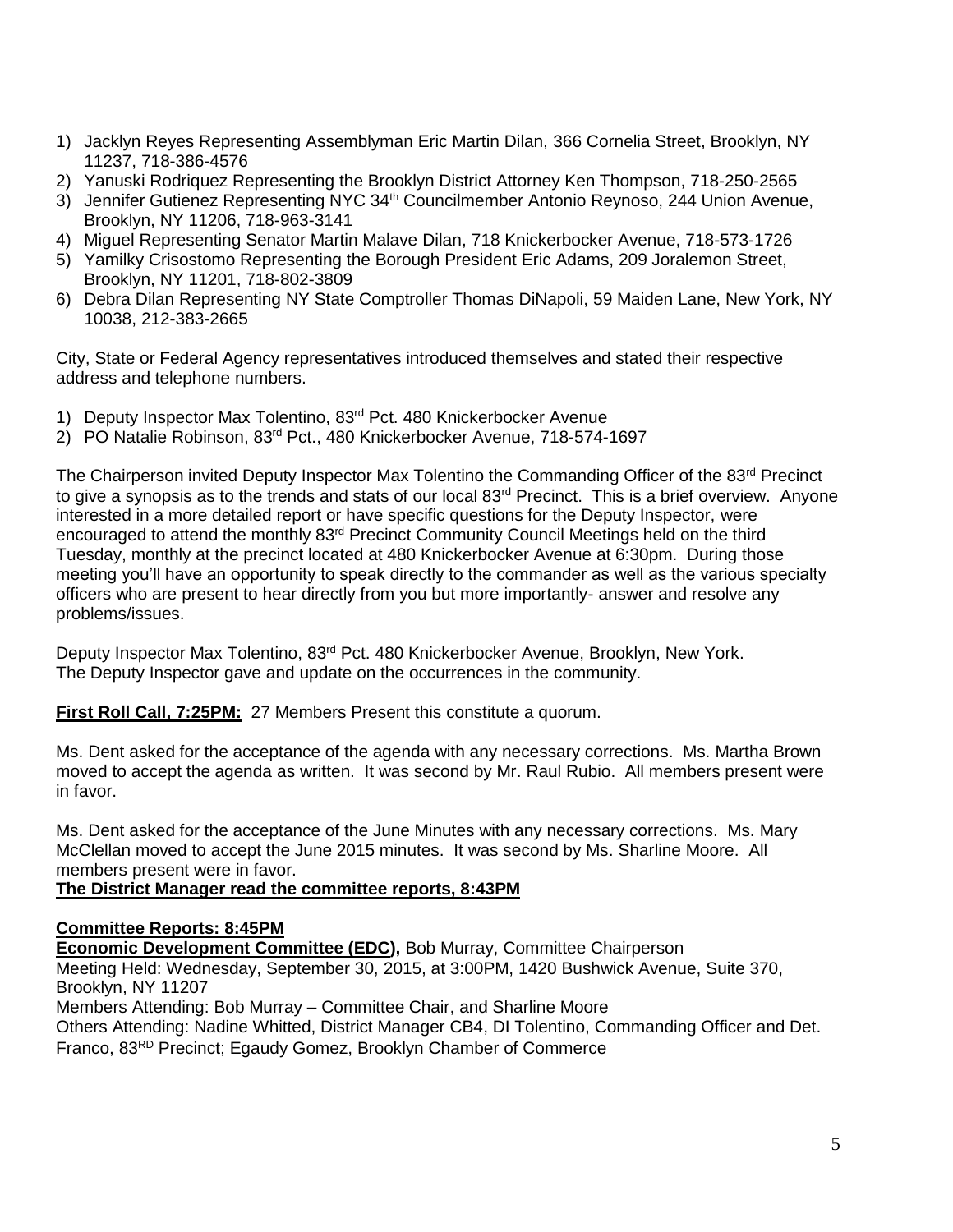# ITEMS DISCUSSED

The Brooklyn Chamber of Commerce has received funding (Avenue NYC) made available through the NYC Department of Small Business Services and Federal Community Development Block Grant (CDBG) resources. As such they are conducting research and analyzing the business environment along Broadway from Flushing Avenue to Willoughby Avenue.

The Broadway Corridor from Flushing Avenue to Willoughby Avenue was chosen by NYC Council Member Cornegy- Chair of the Small Business Committee. One of the reasons why it was chosen is because it's already an established shopping area. If more vitally can be brought to the area it could also translate into more jobs for the people.

Det. Franco stated that merchants have been meeting along Broadway already: (1) Myrtle to Flushing Avenues (2) Myrtle to Lafayette Avenues (3) Lafayette Avenue

Ms. Moore requested officially that resources get funneled to the portion of Broadway from Halsey Street to Eastern Parkway. She specifically noted the need for a Bank, and services for youths. Mr. Gomez noted that resources can be developed on this side too. He noted that the Brooklyn Chamber has a staff of 45 with varied capabilities including employment, small business, financing. It was suggested by Det. Franco that a list be forwarded as to the services provided by the Brooklyn Chamber of Commerce.

*The Questionnaire is specifically related to Broadway from Flushing Ave. to Willoughby Avenue at this time.*

- 1. Funding no current funding. In the past LDC funding was received by the Broadway Merchants.
- 2. The Top Three Priorities for the Area:
- Lighting Currently Merchants have been going into their pockets improving lighting conditions there. The Elevated Train J/M creates an extremely dark area. Entire area needs brighter lights instead of the yellow lights. It needs to be triple in terms of brightness. The distance between the lights is too far
- A need for a more coordinated effort (among city agencies) along Broadway. Currently 79, 81 and 83 Precincts, and the Department of Sanitation services are split between Districts. Deputy Inspector Tolentino mentioned area suffer due to the shared area. The homeless condition by Jefferson Street and Myrtle Ave.
- K-2 is being purchased on the CB#3 side and coming over to the CB#4.
- Department of Sanitation- issues in terms of cleanliness. Receptacles are now maintained. TA have no receptacles. Better scheduling and coordination.
- Façade improvements- Brooklyn Chamber of Commerce offers grants and zero-interest loans for businesses. The Task Force that will be in place has what is called "A Chamber on the Go Bag". A new pilot program that the Chamber administers throughout the city. This has all the services in the bag. Representatives from the Chamber will go directly to the business to offer help with filing paperwork and walk the business through the process.
- 3. OPPORTUNITIES PHYISCAL INVESTMENT
- Broadway/Stockton St./Melrose St./Arion Place- huge vacant lot empty Ideal for Business, Recreation Center (CB#3) side.
- Melrose St. at Broadway (CB#4)
- 935 Broadway
- Sequence of lighting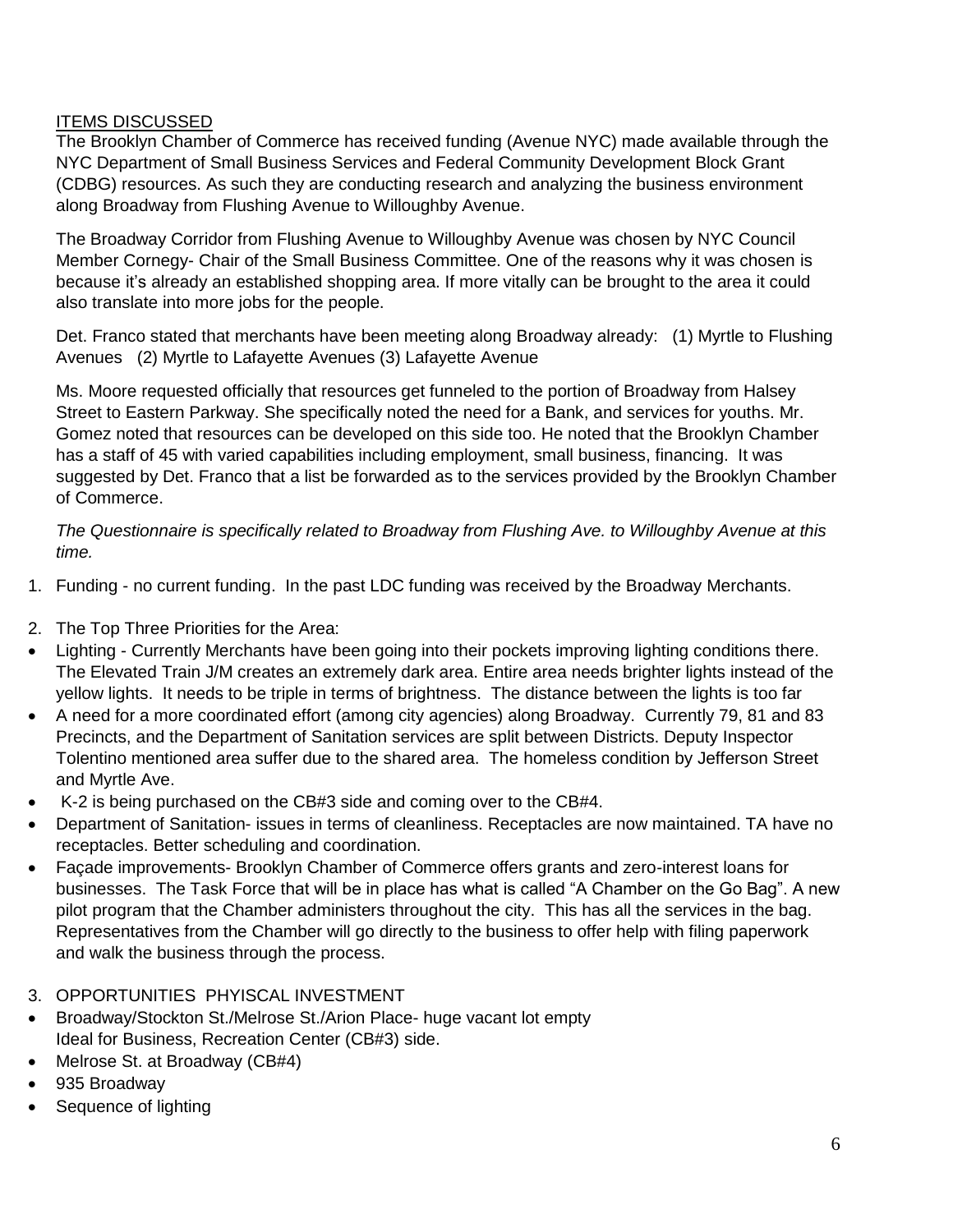- Confusion with the sequencing of traffic signals
- Alignment of streets- creation of pedestrian crosswalks
- Neck downs sidewalk extension all educational facilities

Mr. Murray questioned if this is the first year. Mr. Gomez responded yes the first year is for the collection of data. Second year implementing and recruiting members to run the association, third year phase out period – where the organization is up and running and assigned to a big brother organization to make sure that it stays on. A CBO is sought that will be there for a while. They are tasks to keep an eye on them; the CBO receives grant money. That how the grow from a merchants association to an LDC (Local Development Corporation).

### 4. PLAN TO ATTRACT MORE BUSINESSES TO THE AREA-

Anchor Industry – Woodhull Hospital, Movie Theatre, Good Restaurant. Rents extremely high. A type of cooperative over space- that could rotate businesses. Broadway by Ellery Street where the "box cars" with businesses should be developed into stores.

It was noted that most of the addition/resources along Broadway seem to be focused towards the West end, from Myrtle towards Flushing. The committee would like to see a coordinated effort concentrating on both sides of Broadway from Gates Avenue towards Eastern Parkway. The need for business, youth centers and other types of development has been an issue that needs pursuing. The Committee will be meeting with NYC Council Member Espinal and others concerning this. OTHER ISSUES

KAMA (KNICKERBOCKER AVENUE MERCHANTS ASSOCIATION) is attempting to reorganize. The second meeting will be held on Thursday November 5, 2015 at 443 Knickerbocker Ave. This will be the official establishment of the association. This report is informative.

**Environmental Protection/Transportation Meeting (EPT)** – Eliseo Ruiz, Committee Chair: Meeting held Thursday, October 8, 2015 at 10AM, 1420 Bushwick Avenue, Suite 370, Brooklyn, NY 11207 MEMBERS ATTENDING: ELISEO RUIZ- COMMITTEE CHAIR, ROBERT CAMACHO, MARY MCCLELLAN.

OTHERS ATTENDING: NADINE WHITTED-DMCB4, STACEY WOLLACK, AND GREGORY KNARP-NYPD 83RD PCT., JULIE BAGU, BRIDGETTE SANCHEZ BAGU, DIVINE SULGERO- FAMILY MEMBERS OF MS. BAGU. KEVIN WORTHINGTON, CM REYNOSO, CELESTE LEON-CM ESPINAL

#### ITEMS DISCUSSED

SAFETY ISSUES/CONCERNS ALONG BROADWAY IN THE WAKE OF THE MOST RECENT TWO TRAGIC ACCIDENTS.

A conversation with respect to comprehensive improvements are in order for Broadway. Broadway is the boundary line for Community Boards, 1, 3, 4, and a small part of 16. As such NYPD Precincts: 79, 77, 81, 83 and 90 confines boarders along this strip. During this past summer two senior citizens were killed by trucks travelling on Broadway. MS. ALBERTA BAGU A WHEEL CHAIR BOUND WOMAN WAS MOWED DOWN ON BROADWAY AT DITMARS STREET BY A PRIVATE SANITATION TRUCK.

MS WALKER- ANOTHER SENIOR CITIZENS WAS KILLED WHILE WALKING WITH A WALKING DEVICE CROSSING BROADWAY AT LINDEN STREET.

In sufficient lighting, streets that are not aligned creating unsafe walking areas contribute to the problem. Working with the local Council Members Offices, Community Boards and community residents we are requesting through the Mayor's Office that a community – visioning meeting is held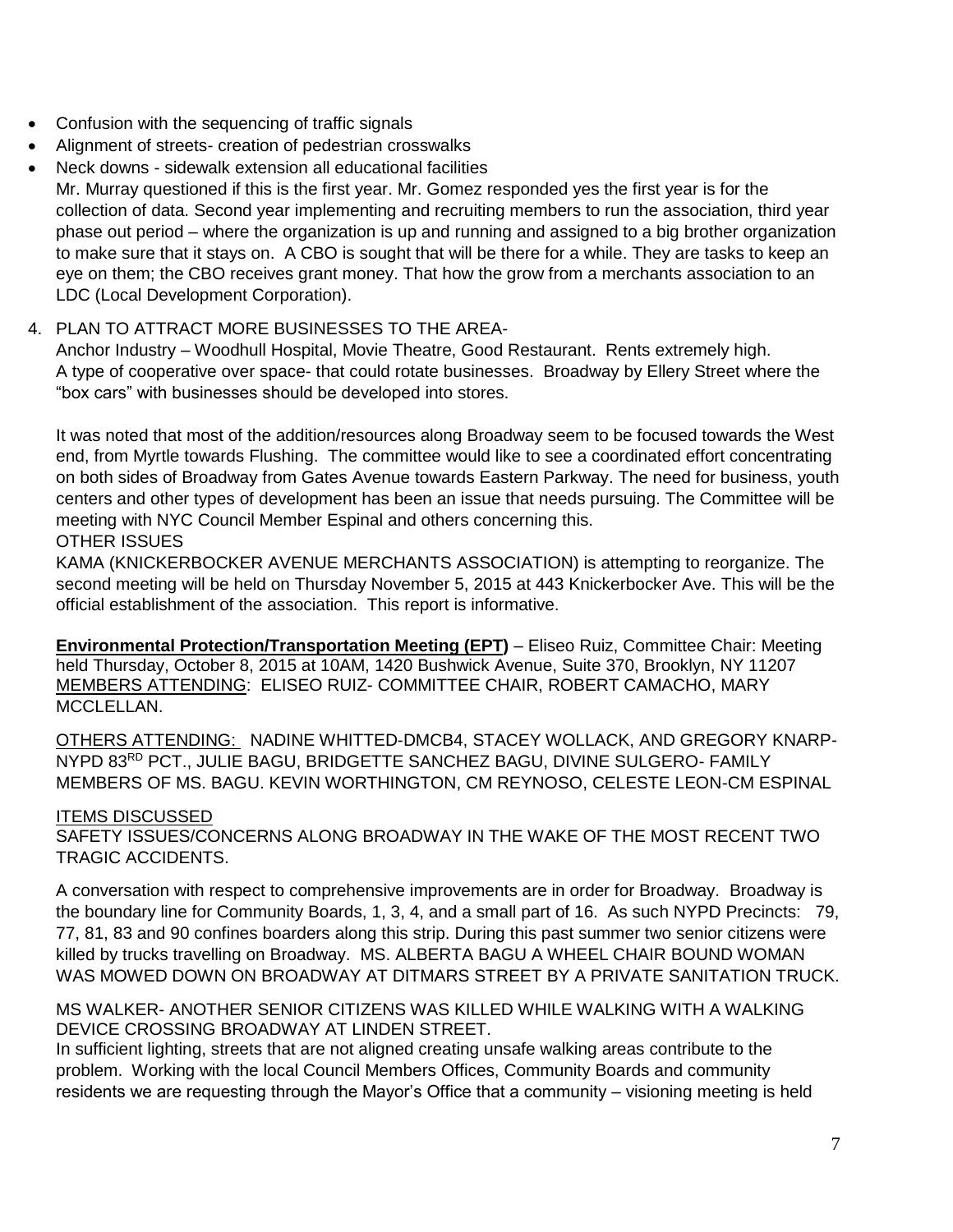with DOT, NYPD, CBs, NYC Council Members, Businesses and most importantly Residents who are affected by the unsafe conditions along Broadway. Thus far letters have be written to NYPD-Brooklyn North regarding the collection of accident reports over the last three years and to the Mayor's Office to ensure that DOT and other City Agencies' give the area priority to convene the Charette – which would be the community visioning session.

The board is looking at Vision Zero to bring everyone together to help with the problem. One of the problems is the darkness on the streets of Broadway. In order to get better lighting on Broadway the TA would have to approve it and be involved.

Two weeks ago another person on Broadway and Van Buren was hit. The TA said that in order to open the other end of the train station they must be ADA accessible.

**Health Hospitals and Human Services (HHH)** – Mary McClellan, Committee Chair Meeting Held: Friday, October 16, 2015 at 1:00PM, 1420 Bushwick Avenue, Suite 370, Brooklyn, NY 11207

Members Attending: Mary McClellan, Committee Chair, and Barbara Smith

Others Attending: Nadine Whitted, District Manager CB4; Ewel Napier, Zulma Novoa, DOHMH; Magdalena Mangual and Anton Castellanos, Positive Health Management-Wyckoff Heights Medical **Center** 

Positive Health Management of Wyckoff Heights Medical Center has a new HIV/STI Prevention Program for men who have sex with men (MSM), transgender women & Hispanic women across Brooklyn. Community mapping and outreach program is being developed.

New York City Health - Center for Health Equity's:

Their Vision: Across the city, every New Yorker lives in a thriving neighborhood, where resources work well and systems are equitable in order to nurture and sustain healthy individuals and communities. Their Mission: To strengthen and amplify the Health Department's work to eliminate health inequities, which are rooted in historical and contemporary injustices and discrimination, including racism.

**Housing and Land Use Committee Meeting (HLU)** – Martha Brown, Committee Chair:

Meeting Held: Monday, October 5, 2015 – 5:30PM at 1420 Bushwick Avenue, Brooklyn, NY 11207 Members Attending: Martha Brown, Committee Chair, Julie Dent, Board Chair, John Schaeffer, Robert Camacho, Freddy OBET CAMACHO, FREDDY FOWLER, ZULMA NOVOA, VICTORIA FERNANDEZ, SANDRA NURSE.

EXCUSED MEMBERS: GLADYS PUGLLA

OTHERS ATTENDING: NADINE WHITTED, DISTRICT MANAGER, SARIT PLATKIN, KOREN MANNING- DCP, KATIE LYON-HART COMMUNITY MEMBER.

ITEMS DISCUSSED

Dept. of City Planning Sarit Platkin presented on Housing New York. The affordable Housing Crisis. Gap between rents and income, high rent burden insufficient housing protection, limited supply of affordable units and population growth.

Mayor's ten year plan is to build and preserve 200,000 affordable homes over the next decade, with a range of income from the very lowest, to those in the middle class

MANDATORY INCLUSINARY HOUSING- a new proposal to use zoning to require permanently affordable housing when future City Planning Commission actions encourage substantial new housing. 25 -30% must be affordable.

Goals include equity, planning, meeting local needs, and legal standards must be adhered to.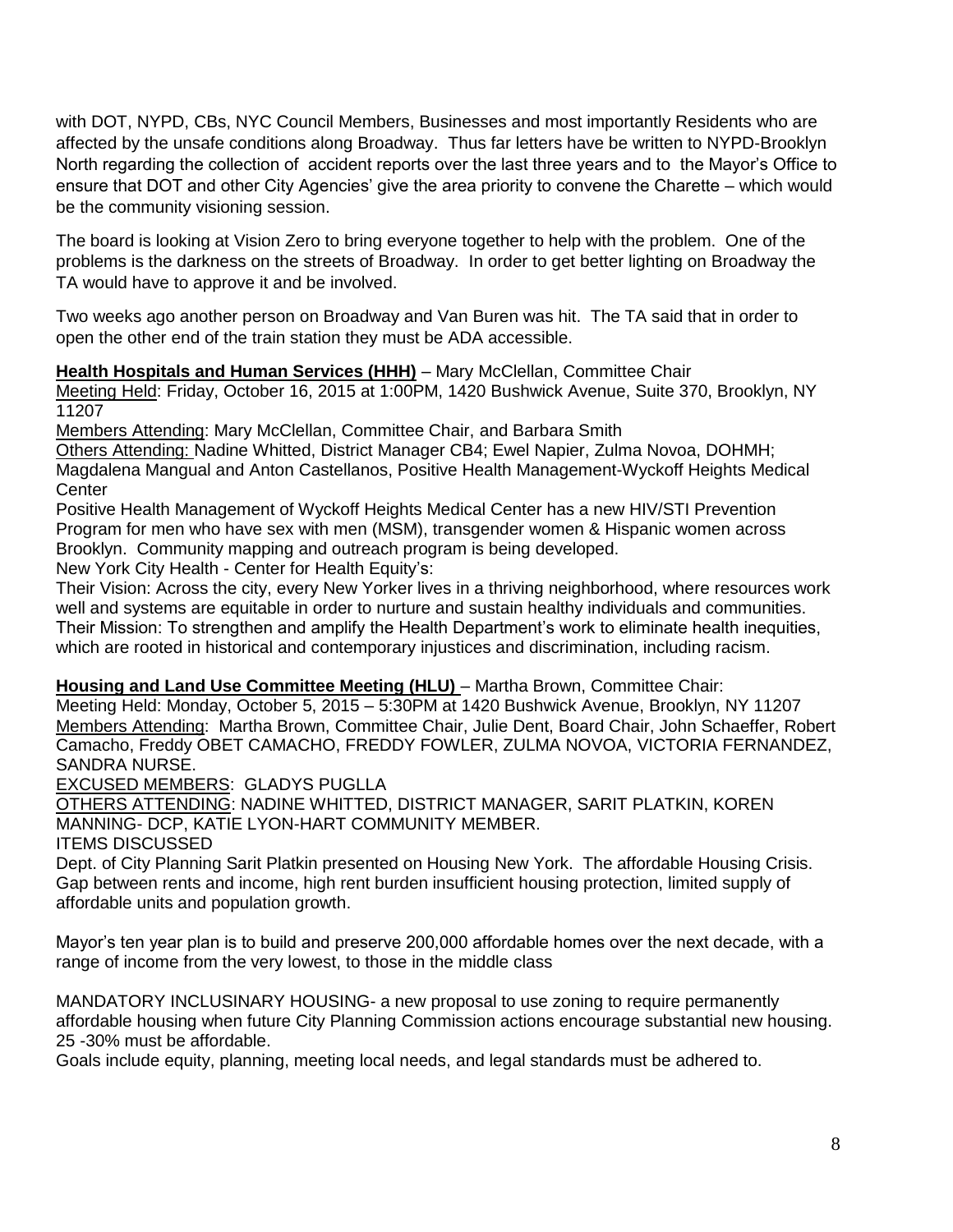ZONING for QUALITY and AFFORDABILITY- Making zoning work better with financial and other programs to create more affordable housing for a wider range of New Yorkers. Encourage better buildings that contribute to attractive and livable neighborhoods.

These two items will be heard at the public hearing. Voting must be completed by November 21, 2015

**Public Safety Committee Meeting (PSC)** – Barbara Smith, Committee Chairperson: Meeting Held, Thursday, October 15, 2015 at 6PM, 1420 Bushwick Avenue, Suite 370, Brooklyn, NY 11207 Members Attending: Barbara Smith, Mary McClellan, Annette Spellen, Elvena Davis, Anne Guiney, Miriam Lamboy, Linda McKinley

Others Attending: Nadine Whitted-CB4 District Manager, PO Natalie Robinson – 83<sup>rd</sup> PCT., Community Affairs Office, Robert Callahan, Trever Deane, Seth Piracci, Zahra Lucus and Modesto Lopez Serena Dai – DNA Info

Applicants Appearing: Daury Grullon & Ariel Infante – Industry 1332, Seth Prraci- Bar/Restaurant 1446 Applicants Not Appearing: 856 Knickerbocker Avenue, 1006 Flushing Avenue, 251 Wilson Avenue and 143 Troutman Street

Items Discussed

- 1) 631 Wilson Avenue Routine New Application for wine and beer only restaurant license. Open 7AM TO 7PM. Open seven days a week. Committee Recommendation: APPROVE
- 2) 1446 MYRTLE AVE. RIDGEWICK LLC.- New application for tavern license Committee Recommendation: ON HOLD AWAITING C OF O.
- 3) 159B/149 Suydam Street LE GARAGE- New Restaurant LWB Request. Currently business has no C OF O. Committee Recommendation: ON HOLD AWAITING C OF O.
- 4) 856 Knickerbocker Avenue LOPEZ BAR RESTAURANT CORP. NEW LWB PREVIOUSLY many 311 calls for loud noise. The DI met with operators of the restaurant in June 2015, soundproofing installed. No complaints since. Operation hours seven days a week - Monday through Thursday: 7am to 11pm. Friday & Saturday: 7am to 3am. Sunday 7am to 1am. No liquor sales beyond 12midnight Committee Recommendation: APPROVE

**Senior Citizen Committee / Youth & Education Committee Joint Meeting (SCC/YEC)** Lusia Jose, Committee Chair & Virgie Jones, YEC Committee Chair, Meeting held on Tuesday, October 6, 2015 at 1420 Bushwick Avenue, Suite 370, Brooklyn, NY 11207-1422

Members Attending: Lusia Jose, SCC Committee Chair, Virgie Jones, YEC Commiittee Chair, Linda McKinley, Miriam Lamboy, Sharline Moore, and Katiuska Cabral.

Others Attending: Nadine Whitted- DM of Community Board #4, Lee Boyes, DFTA; Quddus Shaik, ACS; Michael Bitar-ACS, Sandra Christian RBSCC/Roundtable, Connie Cho-ACS/ECE, and Alyson Grant ACS-ESE

Items Discussed:

In the matter of an application submitted by the Administration for Children's Services, Department for the Aging and the Department of Citywide Administrative Services, pursuant to Section 197-c of the NY City Charter, for the acquisition of property located at 1175 Gates Avenue (Block 3331, Lot 25) for the continued use as a child care center and senior center.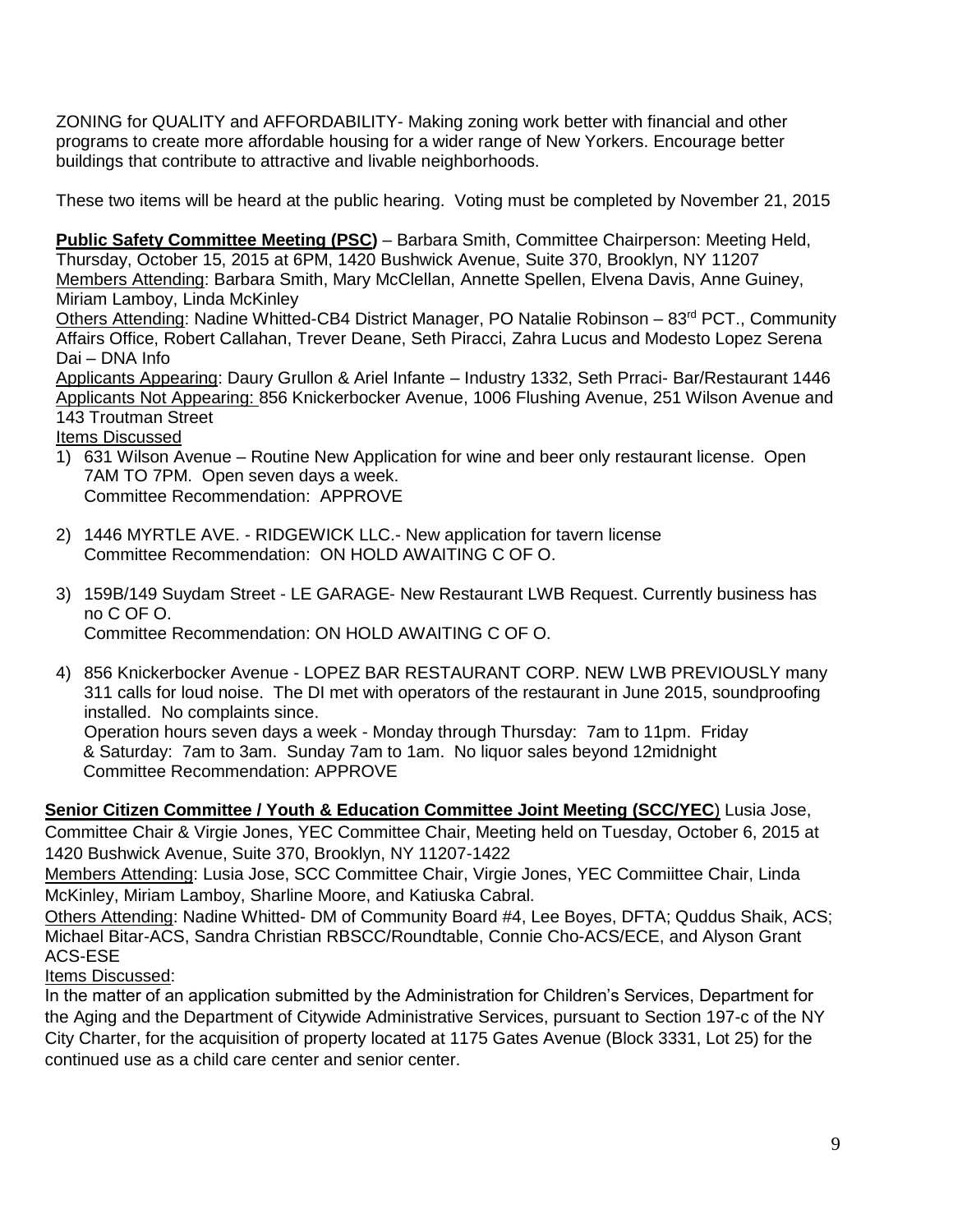Public Review Timeline: Community Board #4 review began on September 17, 2015 and must be completed by November 16, 2015.

This site a privately owned building utilized by both the RBSCC/Roundtable Senior Center which provides breakfast, lunch for an average of 200 senior citizens. The LSSMNY-Early Life Center 9 serving up to 89 pre-school age children.

Both service operators attended the meeting and agreed that the building maintained well by the owner and stated their desire to remain in the building.

The committee recommendation is that the property be heard at the Public Hearing tonight.

# **Old Business**

Must find out why the board have been able to reach a quorum for the last couple of months. The District Manager will send out certified letters to the board members who have been absent for 3 consecutive months or more.

# **Announcements: 8:59PM**

Brooklyn Public Library, Financial Literacy and Investor Education Services: Get the info you need about banking, credit, taxes, saving, investing and more.

Get started online: Whether you are starting to save for college, thinking about buying a home, avoiding debt or fraud, or planning for retirement, take advantage of an array of reliable resources identified by our librarians at [www.bklynlibrary.org/growingdollars](http://www.bklynlibrary.org/growingdollars); email us at: www.bklynlibrary.org/ask-librarian

Brooklyn Washington Irving Library – Study Hour/Homework Help: A quiet space to get work done Tuesdays, 3pm to 4pm at Washington Irving Library in the lower auditorium. Laptops will be available, research and reference help will be available, homework help will be available between 3pm and 4pm., 360 Irving Avenue, Brooklyn, NY 718-628-8278, [www.bklynlibrary.org](http://www.bklynlibrary.org/)

New York City Council Member Rafael Espinal invites you to attend FREE Citizenship Application Assistance, Saturday, October 24, 2015, 11am to 2pm. To RSVP please call 646-664-9400 the only first 130 people will be served. I.S. 171 Abraham Lincoln, 528 Ridgewood Avenue, Brooklyn, NY 11208.

Northeast Bushwick Association: Greeting Community Residents

Please join us for a meeting to discuss the impact of the B26 and Q58 reroute through our residential streets. Date: Monday October 26, 2015, 7PM. Location: The Redeemer Church, 409 Woodbine Street on the corner of Ridgewood Place. This is your opportunity to express your concern and opposition.

New York City Police Department Office of Community Affairs Bureau Crime Prevention Section - Trick or Treat: Be Safe!!!!

Help us fight terrorism, report suspicious activity to the Counter Terrorism Hotline: 1-888-NYC-SAFE (1- 888-682-7233)

Smoking K2 or Spice? Here's what you need to know. K2 is not natural.

- K2 is a drug made from chemicals sprayed onto dried leaves.
- K2 is sometimes called "synthetic marijuana", but is not made from the actual marijuana plant and is not natural.